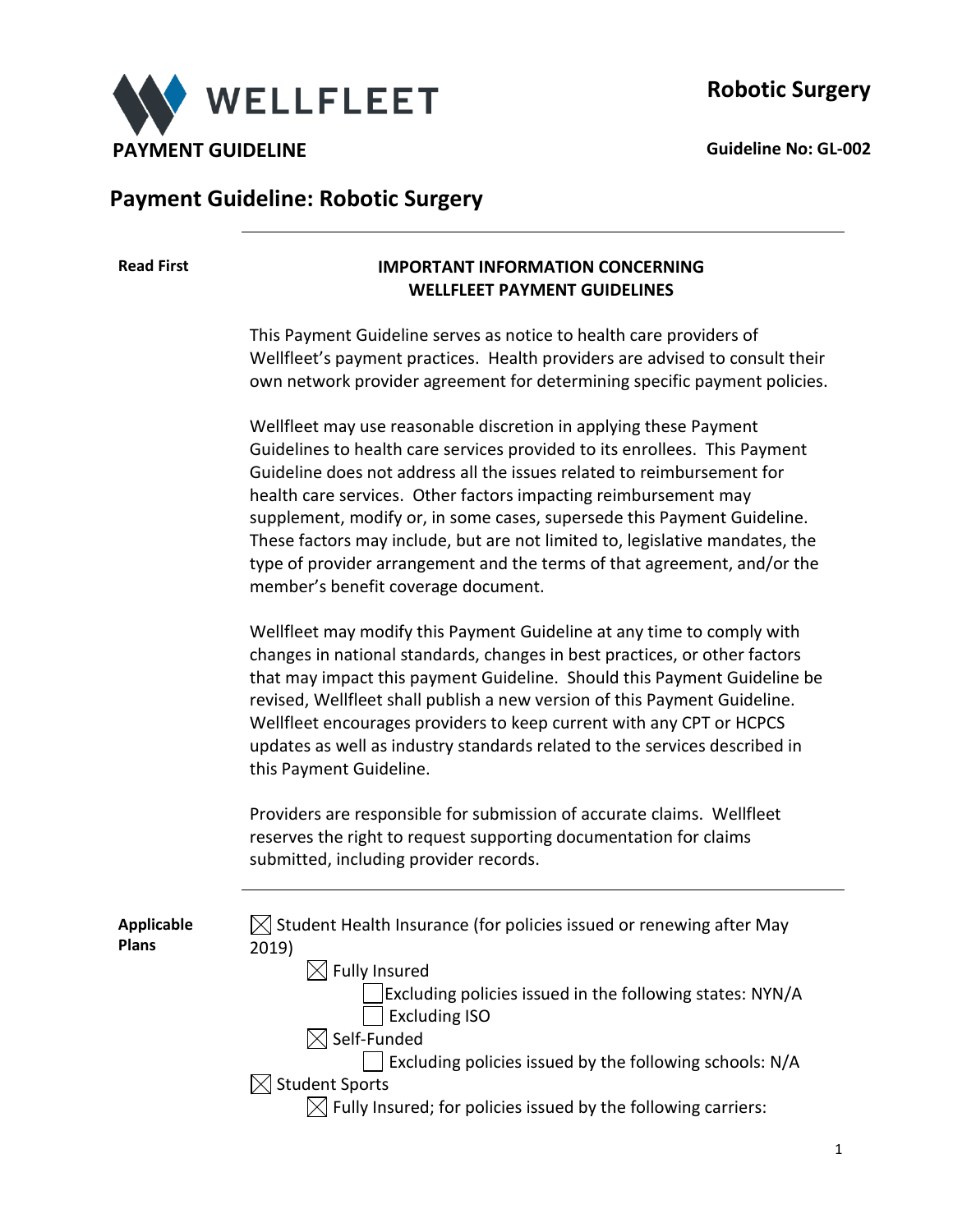# **Robotic Surgery**



|                | AIG<br>Axis<br>Commercial Casualty Insurance Company/Wellfleet<br>Insurance<br>$\triangleleft$ Self-Funded<br>Excluding policies issued by the following schools: N/A<br>$\boxtimes$ Fully Insured Student Accident; for policies issued by the following<br>carriers:<br>AIG<br>Axis<br>Commercial Casualty Insurance Company/Wellfleet Insurance<br>$\boxtimes$ Self-Funded Employer Insurance<br>Excluding policies issued by the following employers: N/A                                                                 |  |  |  |
|----------------|-------------------------------------------------------------------------------------------------------------------------------------------------------------------------------------------------------------------------------------------------------------------------------------------------------------------------------------------------------------------------------------------------------------------------------------------------------------------------------------------------------------------------------|--|--|--|
| <b>Purpose</b> | Robotic surgery has been identified as an area of possible high financial<br>abuse by providers due to incorrect billing practices. This guideline defines<br>requirements for the payment of robotic surgery codes when billed with a<br>primary surgical procedure code that is covered under the policies identified<br>under Applicable Plans. The document can be used as a guide to help<br>determine applicable billing requirements. This policy is to assure Wellfleet<br>avoids paying for improperly coded claims. |  |  |  |
| Scope          | Robotic surgery most often has the HCPCS code S2900. It may be impeded<br>in surgical supply revenue code on facility bill. It should not be billed alone<br>but is billed in addition to the primary procedure. It is considered part of the<br>comprehensive procedure and is not, in itself, a reimbursable code.                                                                                                                                                                                                          |  |  |  |
| Definitions    | HCPCS Code: S2900: Surgical techniques requiring use of a robotic<br>surgical system.<br>Modifier 22: Increased procedural services, when the work required to<br>provide a service is substantially greater than typically<br>required                                                                                                                                                                                                                                                                                       |  |  |  |
| Guidelines     | A. Wellfleet considers HCPCS code S2900, robotic surgery, a non-<br>reimbursable procedure code.                                                                                                                                                                                                                                                                                                                                                                                                                              |  |  |  |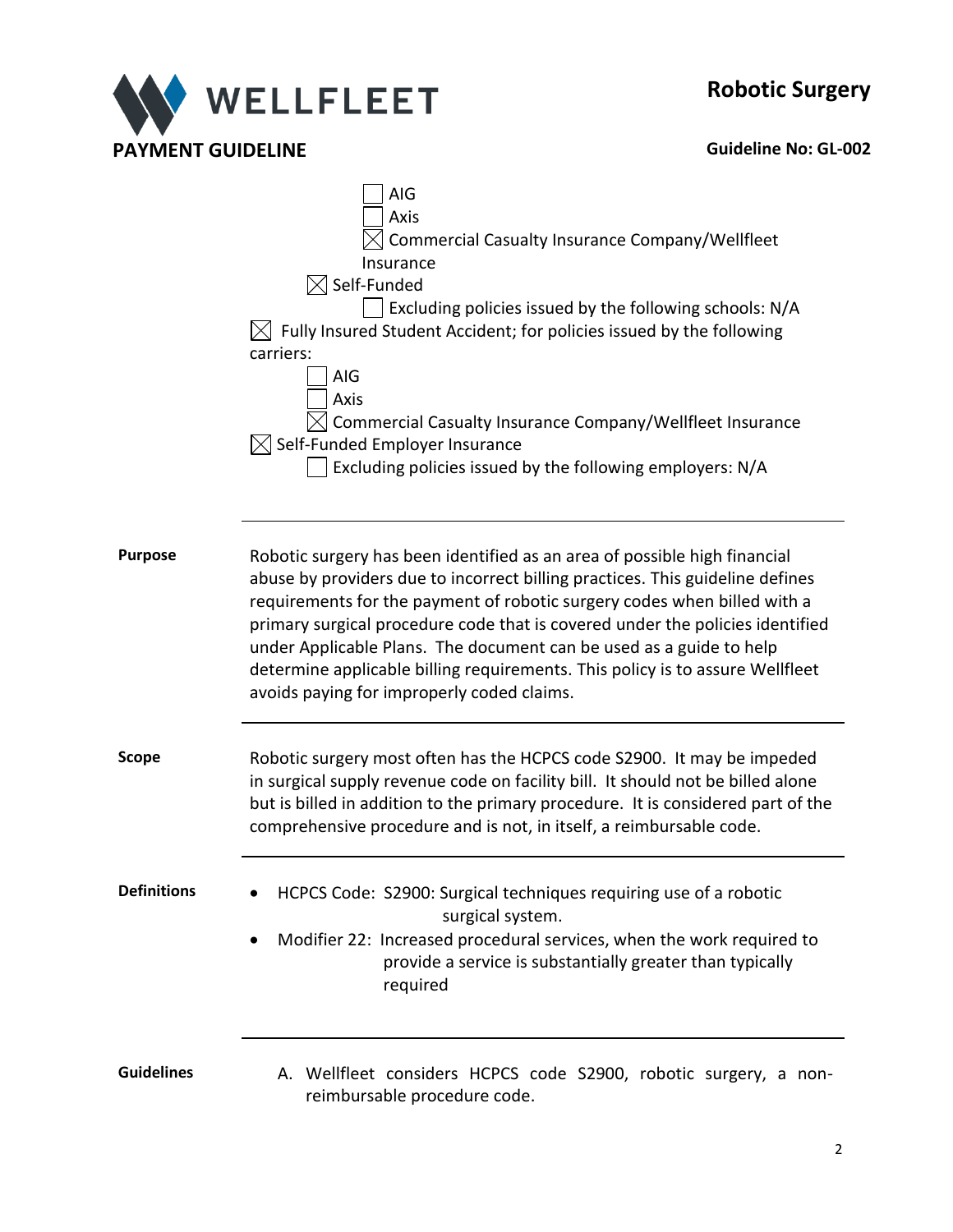## **Robotic Surgery**



- 1. S2900 is compensated as part of a more comprehensive, primary procedure.
- 2. Only the primary procedure would be reviewed and, if appropriate, approved
- B. Wellfleet does not consider robotic surgery by itself an appropriate reason to use Modifier 22 with a primary procedure.
	- 1. The use of Modifier 22 in this manner will be denied.
- C. Denial Code used is 2449: INCDENT PROC SVC BNDLED; "Incidental to proc/svc and is bundled, no separate payment warranted"

References: 1. July Update to the Medicare Outpatient Code Editor (OCE) (7/1/2005). Center for Medicare and Medicaid Services. MLN Matters Number: MM3867. Accessed @ [https://www.cms.gov/Outreach-and-Education/Medicare-](https://www.cms.gov/Outreach-and-Education/Medicare-Learning-Network-MLN/MLNMattersArticles/downloads/MM3867.pdf)[Learning-Network-](https://www.cms.gov/Outreach-and-Education/Medicare-Learning-Network-MLN/MLNMattersArticles/downloads/MM3867.pdf)[MLN/MLNMattersArticles/downloads/MM3867.pdf](https://www.cms.gov/Outreach-and-Education/Medicare-Learning-Network-MLN/MLNMattersArticles/downloads/MM3867.pdf)

### **Change History**

| Version          | <b>Effective</b><br><b>Date</b> | <b>Next Review Date</b> |
|------------------|---------------------------------|-------------------------|
| 1.0              | 1/1/2019                        | 1/1/2020                |
| 1.0 (no changes) | 1/1/2019                        | 9/1/2020                |
| 2.0 (no changes) | 1/1/2019                        | 9/1/2021                |
| 3.0              | 10/1/2021                       | 10/1/2022               |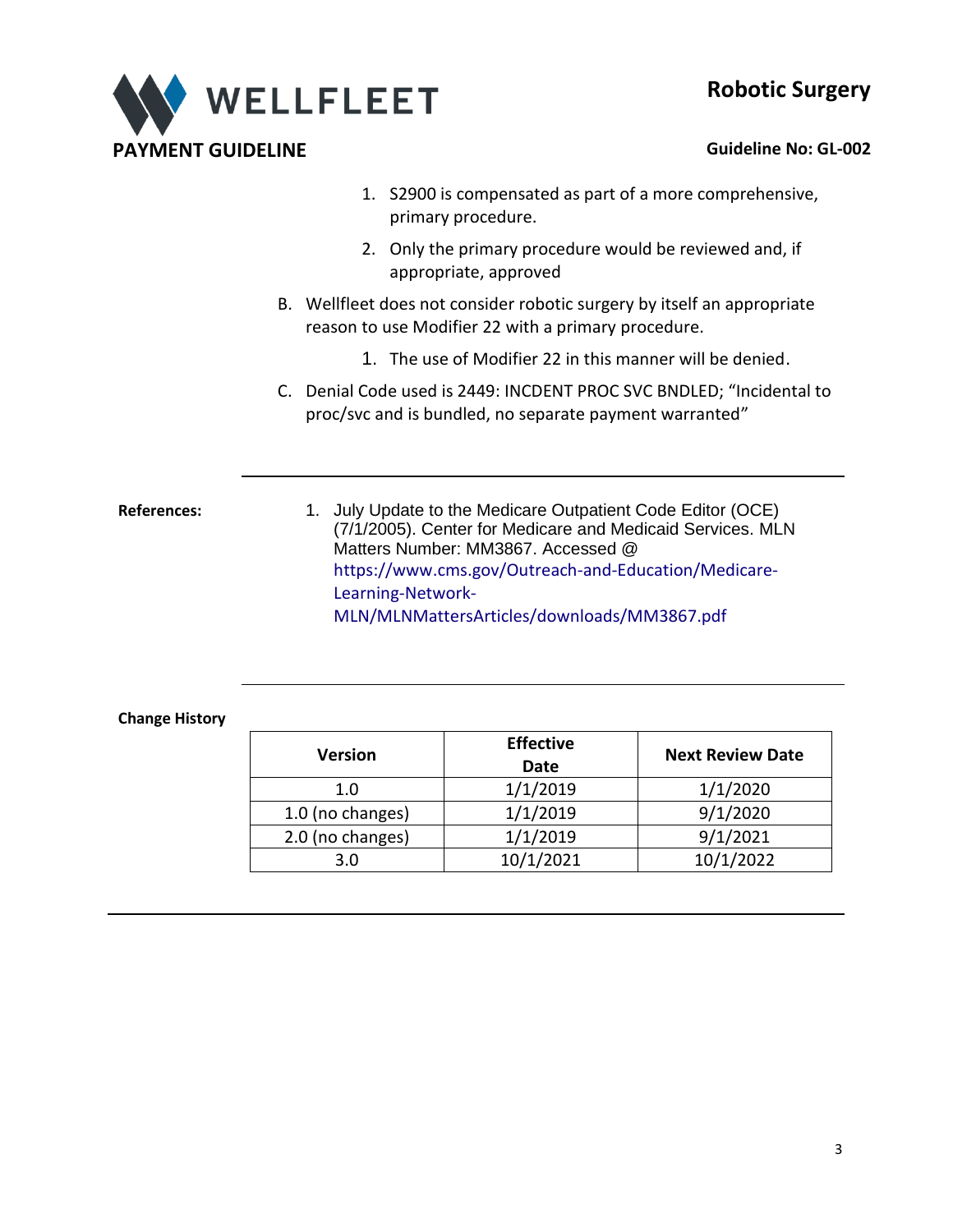

## **(INTERNAL USE ONLY)**

**Related Documents:** • Wellfleet Administrative Procedure: ROBOTIC ASSISTED SURGERY CLAIMS GUIDELINE \\ATHENA\Shared Document Library\$\Claims Processing\Training\Claims & CSR Training Manual\18.0 Guidelines\Guidelines\ ROBOTIC ASSISTED SURGERY CLINICAL GUIDELINE

| Authorization |            | <b>NAME</b>         | <b>TITLE</b>         | <b>SIGNATURE</b> | <b>DATE</b> |
|---------------|------------|---------------------|----------------------|------------------|-------------|
| Log           | Prepared   | <b>Ellen Nutter</b> | Payment              |                  | 9/24/19     |
|               | by:        |                     | Integrity            |                  |             |
|               |            |                     | Manager              |                  |             |
|               | Authorized | Barrie Baker,       | <b>Chief Medical</b> | Bantling         | 9/23/19     |
|               | by:        | MD, MBA             | Officer              |                  |             |
|               | Authorized | <b>Brad Newell</b>  | Chief                |                  | 9/24/19     |
|               | by:        |                     | Financial            |                  |             |
|               |            |                     | Officer              |                  |             |
|               | Authorized |                     |                      |                  |             |
|               | by:        |                     |                      |                  |             |

**Original Effective Date**

1/1/2019

**Review Log** 

| <b>VERSION</b> | <b>DATE</b>     | <b>REVIEWER</b> | <b>SIGNATURE</b> | <b>NEXT</b>   |
|----------------|-----------------|-----------------|------------------|---------------|
|                | <b>REVIEWED</b> | NAME/TITLE      |                  | <b>REVIEW</b> |
|                |                 |                 |                  | <b>DATE</b>   |
|                |                 |                 |                  |               |
|                |                 |                 |                  |               |
| 1.0            | 12/18/2019      | Jennifer        |                  | 9/1/2020      |
|                |                 | Stevens/        |                  |               |
|                |                 | Director of     |                  |               |
|                |                 | Pharmacy        |                  |               |
| 2.0            | 7/24/2020       | Ellen Nutter/   | Email approval   | 9/1/2021      |
|                |                 | Payment         |                  |               |
|                |                 |                 |                  |               |